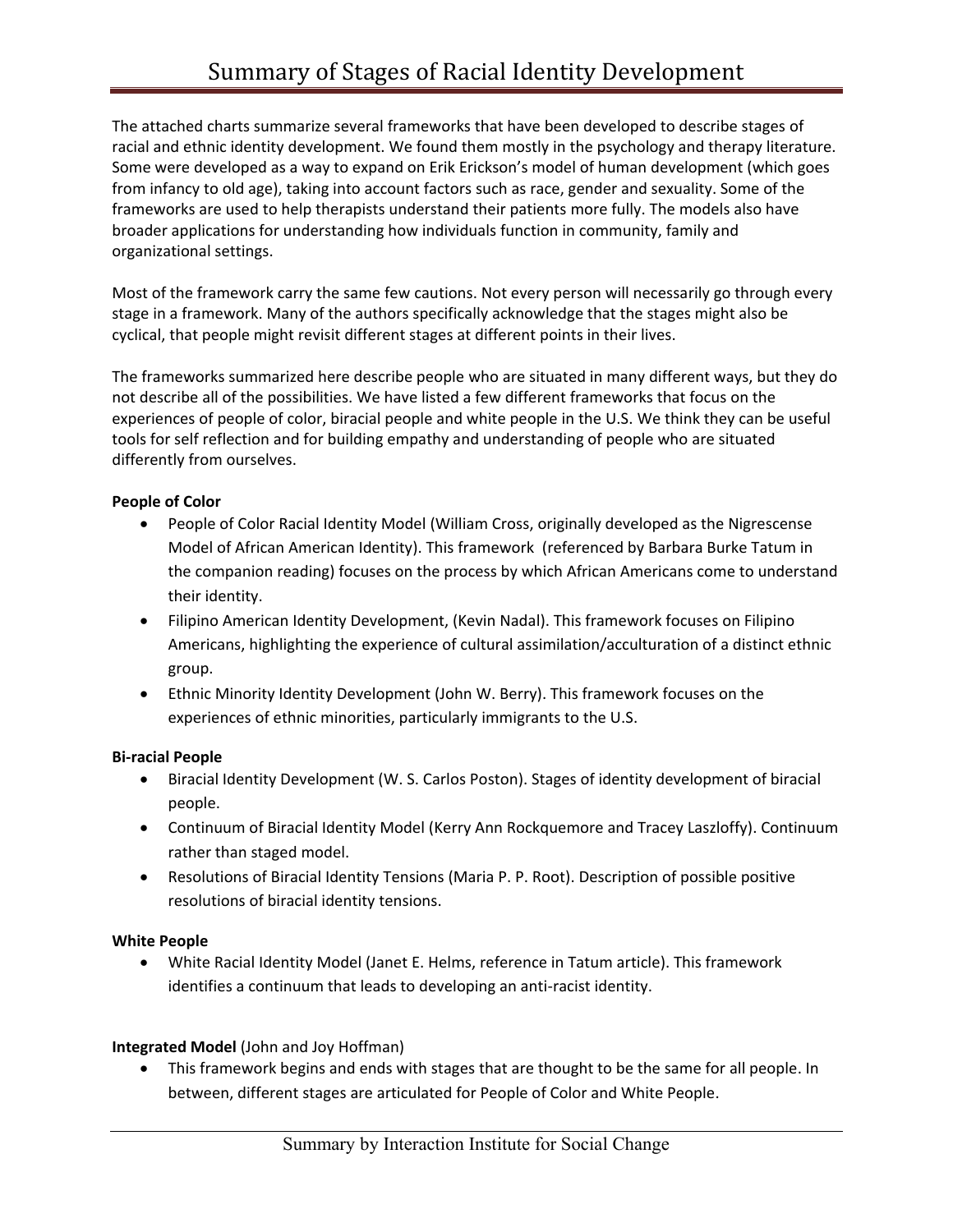| <b>PEOPLE OF COLOR</b>                                                                                                                                                                                                                                                                                                            | <b>BIRACIAL PEOPLE</b>                                                                                                                                                                                                                                                     | <b>WHITE PEOPLE</b>                                                                                                                                                                                                                                                                                     |
|-----------------------------------------------------------------------------------------------------------------------------------------------------------------------------------------------------------------------------------------------------------------------------------------------------------------------------------|----------------------------------------------------------------------------------------------------------------------------------------------------------------------------------------------------------------------------------------------------------------------------|---------------------------------------------------------------------------------------------------------------------------------------------------------------------------------------------------------------------------------------------------------------------------------------------------------|
|                                                                                                                                                                                                                                                                                                                                   |                                                                                                                                                                                                                                                                            |                                                                                                                                                                                                                                                                                                         |
| <b>Black American Racial Identity (William Cross)</b>                                                                                                                                                                                                                                                                             | <b>Biracial (Poston)</b>                                                                                                                                                                                                                                                   | <b>White Racial Identity Model (Helms)</b>                                                                                                                                                                                                                                                              |
| 1. PRE-ENCOUNTER: absorbed many beliefs and<br>values of the dominant white culture, including<br>the notion that "white is right" and "black is<br>wrong"; de-emphasis on one's racial group<br>membership; largely unaware of race or racial<br>implications                                                                    | 1. PERSONAL IDENTITY: sense of self unrelated<br>to ethnic grouping; occurs during childhood<br>2. CHOICE OF GROUP: as a result of multiple<br>factors, individuals feel pressured to choose<br>one racial or ethnic group identity over<br>another                        | 1. <b>CONTACT:</b> In the first stage of contact, the<br>individual adheres to the "colorblind"<br>motto. They see racial difference but do not<br>find it salient and in fact may feel that<br>racism is in fact propagated by the<br>discussion and acknowledgement of race as                        |
| <b>ENCOUNTER:</b> forced by event or series of events<br>2.<br>to acknowledge the impact of racism in one's life<br>and the reality that one cannot truly be white;<br>forced to focus on identity as a member of a<br>group targeted by racism<br><b>IMMERSION/EMERSION:</b> simultaneous desire to<br>3.                        | 3. <b>CATEGORIZATION:</b> choices influenced by<br>status of the group, parental influence,<br>cultural knowledge, appearance<br>4. ENMESHMENT/ DENIAL: guilt and confusion<br>about choosing an identity that isn't fully<br>expressive of all their cultural influences; | an issue. In this stage, there is no conscious<br>demonstration of racism here. This<br>seemingly non-racist position can cover<br>unconscious racist beliefs. If the individual is<br>confronted with real-world experiences or<br>knowledge that uncovers the privileges of                           |
| surround oneself with visible symbols of one's<br>racial identity and an active avoidance of<br>symbols of whiteness; actively seek out<br>opportunities to explore aspects of one's own<br>history and culture with support of peers from<br>one's own racial background<br><b>INTERNALIZATION:</b> secure in one's own sense of | denial of differences between the racial<br>groupings; possible exploration of the<br>identities that were not chosen in stages 2<br>and $3$<br>5. APPRECIATION: of multiple identities<br><b>INTEGRATION:</b> sense of wholeness,<br>6.                                   | White skin, they may move into the<br>disintegration stage.<br>DISINTEGRATION: In this stage, because the<br>2.<br>person has new experiences which confront<br>his prior conception of the world and<br>because this conception is now challenged                                                      |
| 4.<br>racial identity; pro-black attitudes become more<br>expansive, open, and less defensive; willing to<br>establish meaningful relationships with whites<br>who acknowledge and are respective of one's<br>self-definition<br><b>INTERNALIZATION-COMMITMENT:</b> found ways<br>5.                                              | integrating multiple identities<br>Continuum of Biracial Identity Model (Kerry Ann<br>Rockquemore and Tracey Laszloffy)<br>Does not seek to categorize individuals into a<br>single identity; acknowledges continuum:<br>Some people may choose to identify<br>$\bullet$   | by this new information or experience, the<br>person is often plagued by feelings of guilt<br>and shame. These emotions of guilt and<br>shame can be modified when the person<br>decides to channel these emotions in a<br>positive way but when those emotions<br>continue to dominate, the person may |
| to translate one's personal sense of blackness<br>into a plan of action or a general sense of<br>commitment to concerns of blacks as a group,<br>which is sustained over time; comfort with one's<br>own race and those around them                                                                                               | singularly with one of their identities;<br>Some may blend with a primary emphasis on<br>$\bullet$<br>one identity and a secondary emphasis on the<br>other<br>Some may blend two (or more) identities with<br>equal emphasis                                              | move into the reintegration stage.<br>REINTEGRATION: This stage is marked by a<br>3.<br>"blame-the-victim" attitude that's more<br>intense than anything experienced in the<br>contact stage. They may feel that although<br>Whites do have privileges, it is probably                                  |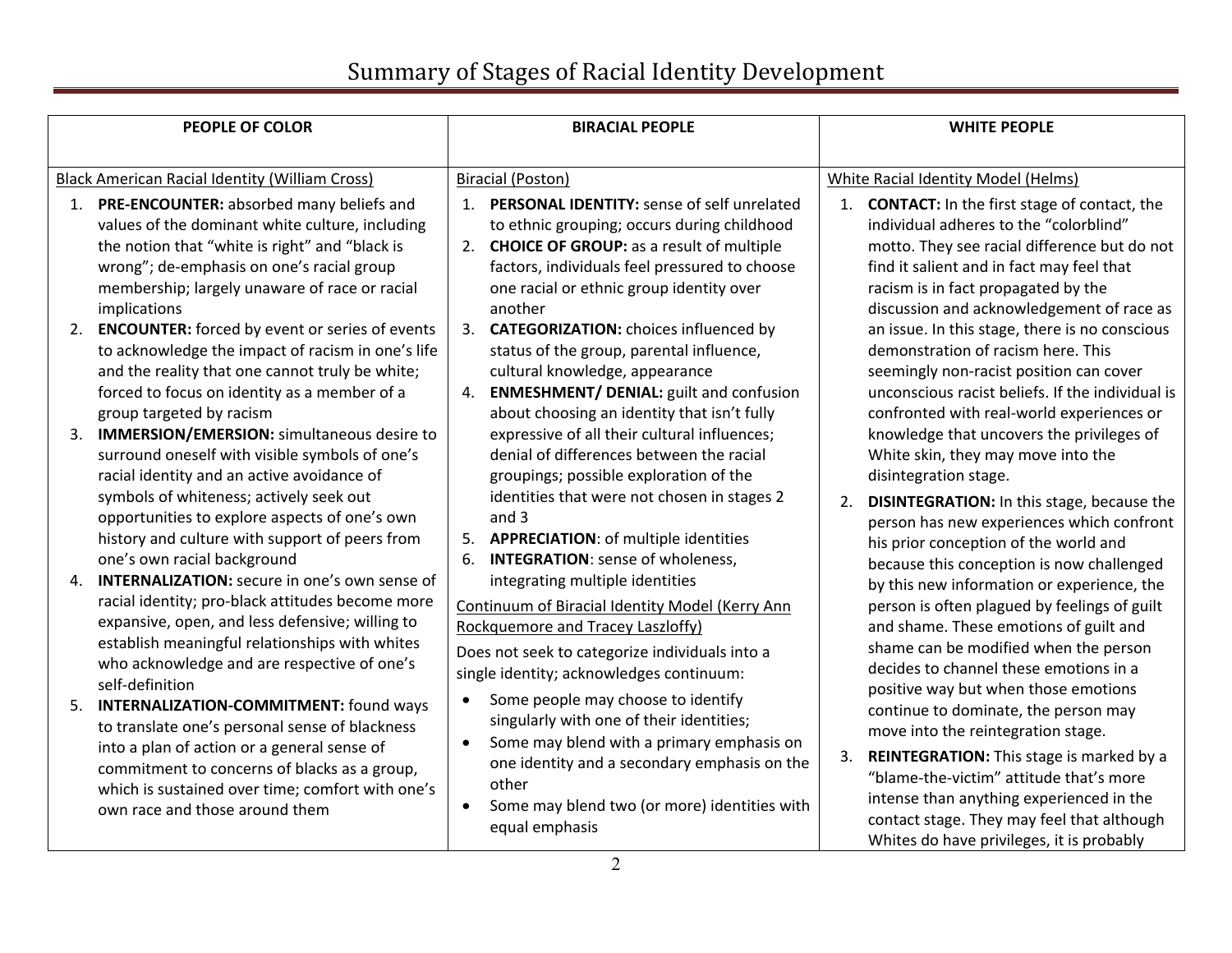### Filipino American (Nadal)

- 1. **ETHNIC AWARENESS:** neutral or positive feelings about all ethnic groups, including one's own; little exposure to prejudice
- 2. **ASSIMILATION TO DOMINANT CULTURE:** views only whites as positive, negative toward other ethnicities
- 3. **SOCIAL POLITICAL AWAKENING:** negative views toward whites, positive toward other ethnicities
- 4. **PAN-ETHNIC ASIAN AMERICAN CONSCIOUSNESS:** partiality toward Asian Americans
- 5. **ETHNOCENTRIC REALIZATION:** views oneself and other communities of color as empowering
- 6. **INCORPORATION**

## Ethnic Minority (Berry)

- 1. **ASSIMILATION**: valuing the majority culture over one's own culture
- 2. **SEPARATION:** preserving one's culture while withdrawing from the majority culture
- 3. **MARGINALIZATION:** losing cultural contact and identification with one's culture as well as the majority culture
- 4. **INTEGRATION:** valuing and integrating one's culture as well as the majority culture

#### Resolutions of Biracial Identity Tensions (Maria P.P. Root)

- 1. **Acceptance of the identity society assigns:**  identifying with the group into which others assume the biracial individual most belongs, usually with family support
- 2. **Identification with both racial groups:**  Identify with both (or all) heritage groups, depending on social and personal support
- 3. **Identification with a single racial group:** Choosing one group, independent of social pressure, to identify himself or herself in a particular way
- 4. **Identification as a new racial group:** Move fluidly among racial groups but identifies most strongly with other biracial people, regardless of specific heritage backgrounds

because they deserve them and in are in some way superior to minority groups. If the person is able to combat these feelings, they maybe able to move on to the pseudoindependence stage

- 4. **PSEUDO-INDEPENDENCE:** This is the first stage of positive racial identification. Although an individual in this stage does not feel that Whites deserve privilege, they look to people of color, not themselves, to confront and uncover racism. They approve of these efforts and comfort the person as these efforts validate this person's desire to be non-racist. Although this is positive White racial identity, the person does not have a sense of how they can be both White and non-racist together.
- 5. **IMMERSION/EMERSION:** In this stage, the person makes a genuine attempt to connect to his/her own White identity and to be anti-racist. This stage is usually accompanied by deep concern with understanding and connecting to other Whites who are or have been dealing with issues of racism.
- 6. **AUTONOMY:** The last stage is reached when an individual has a clear understanding of and positive connection to their White racial identity while also actively pursuing social justice. Helms' stages are as much about finding a positive racial identification with being White and becoming an active anti-racist.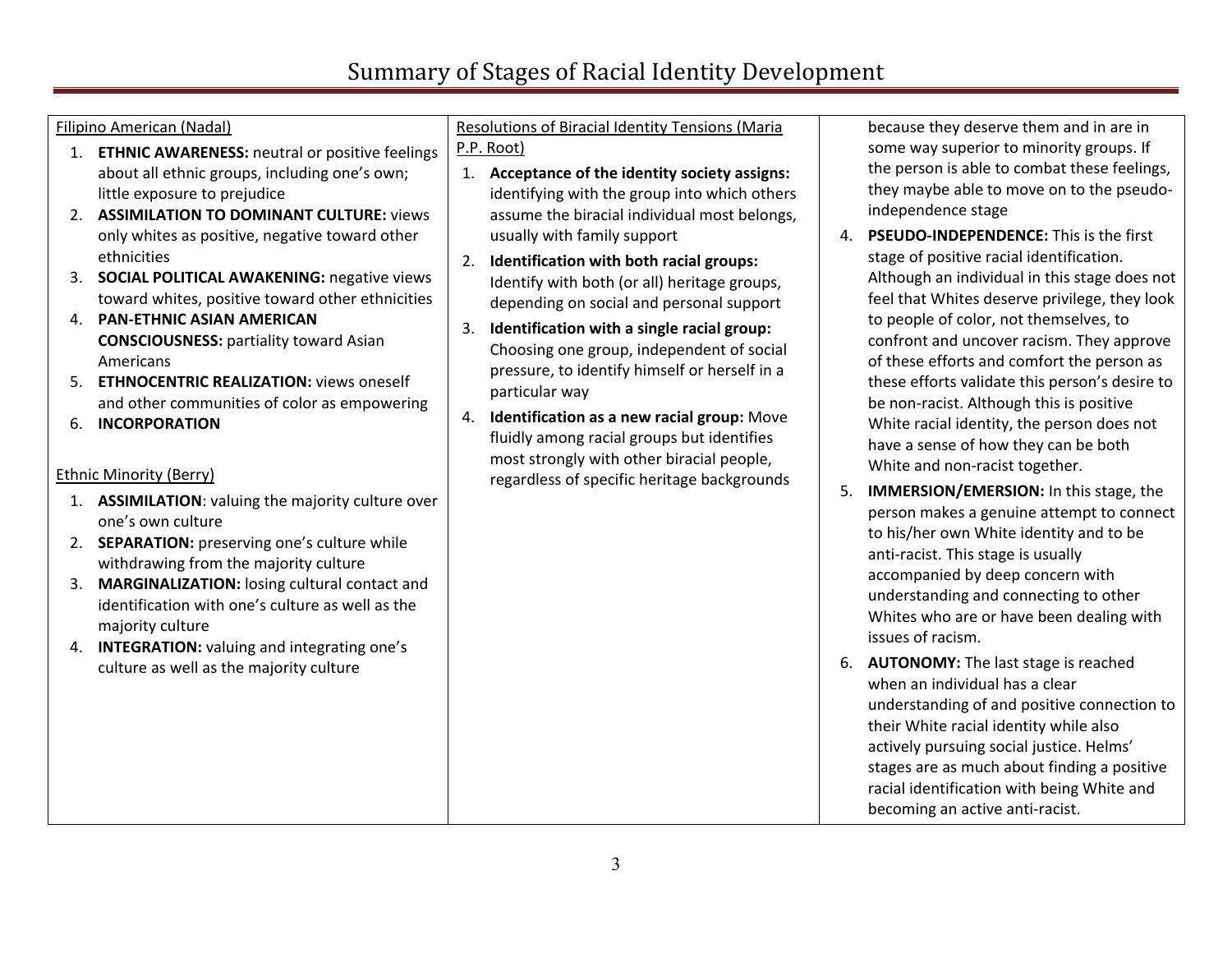## **Integrated Model** (John and Joy Hoffman)

**CONFORMITY** (Whites and People of Color): In the first stage of conformity, people of color and Whites feel that they are just "regular Americans." Unconsciously, members of both groups strive to emulate Whiteness in actions, speech, dress, beliefs and attitudes because Whiteness is perceived as positive.

## **People of Color**

**DISSONANCE**: Dissonance for people of color occurs when they want to get along and be Americans but discover that their race or gender may preclude them from the benefits that Whites or males get. They start to feel confused about the beliefs they held about America and themselves as they begin to see that racism and sexism may be impacting them.

**IMMERSION**: These questions and disillusionment can lead to the immersion stage where women and persons of color feel angry about racism and sexism. They feel that most White people and males are racists and sexists and thus part of the problem. What might people of color do with this anger?

#### **White People**

**ACCEPTANCE**: In this stage, Whites can still dismiss or diminish comments or actions that indicate that racism is alive. They express the view that that everyone has struggles and people should just accept the way things are and try to be American. They expect of color to "get over it" and go forward as Americans which really means be more like White people.

**RESISTANCE**: Whites move from their acceptance stage to the resistance stage where they profess that racism is a thing of the past. Whites often express their belief that there is a new racism and that is the racism that they perceive is against Whites. This is popularly referred to as "reverse racism."

**EMERSION**: The fourth stage for people of color is emersion where their anger about racism directed towards Whites leads them to feel that they can only belong with others in their own racial group which understands them. They avoid, as much as possible, contacts with Whites and seek out people of their own race or gender.

**INTERNALIZATION**: Internalization occurs when they realize that there are negative qualities among their own people and that all White people are not the enemy. They see racism and sexism as the enemy and as something that they can fight against. They also manifest the desire to have more control over who they want to be. They are more than just a person of color or a woman

**RETREAT**: If their assumptions about people of color and their own lack of privilege are proven false, they may enter the retreat stage. They may feel guilty and ashamed by how hard life has been and still is for people of color. They are also frustrated by, annoyed, and impatient with other Whites who don't get it.

**EMERGENCE**: After feeling guilty and ashamed, Whites may move into the emergence stage where they start to understand their privilege and how it has and continue to benefit them. They also now begin to take control over the type of White person they want to be like.

**INTEGRATIVE AWARENESS** (both): In the last stage of integrative awareness, Hoffman asserts that Whites and people of color both come to the conclusion that there is much more to them than their race or gender. Both groups are able to positively identify with their own racial group while also acknowledging that other aspects of their identity (their gender, their talents and abilities, their unique experiences) contribute to their personhood.